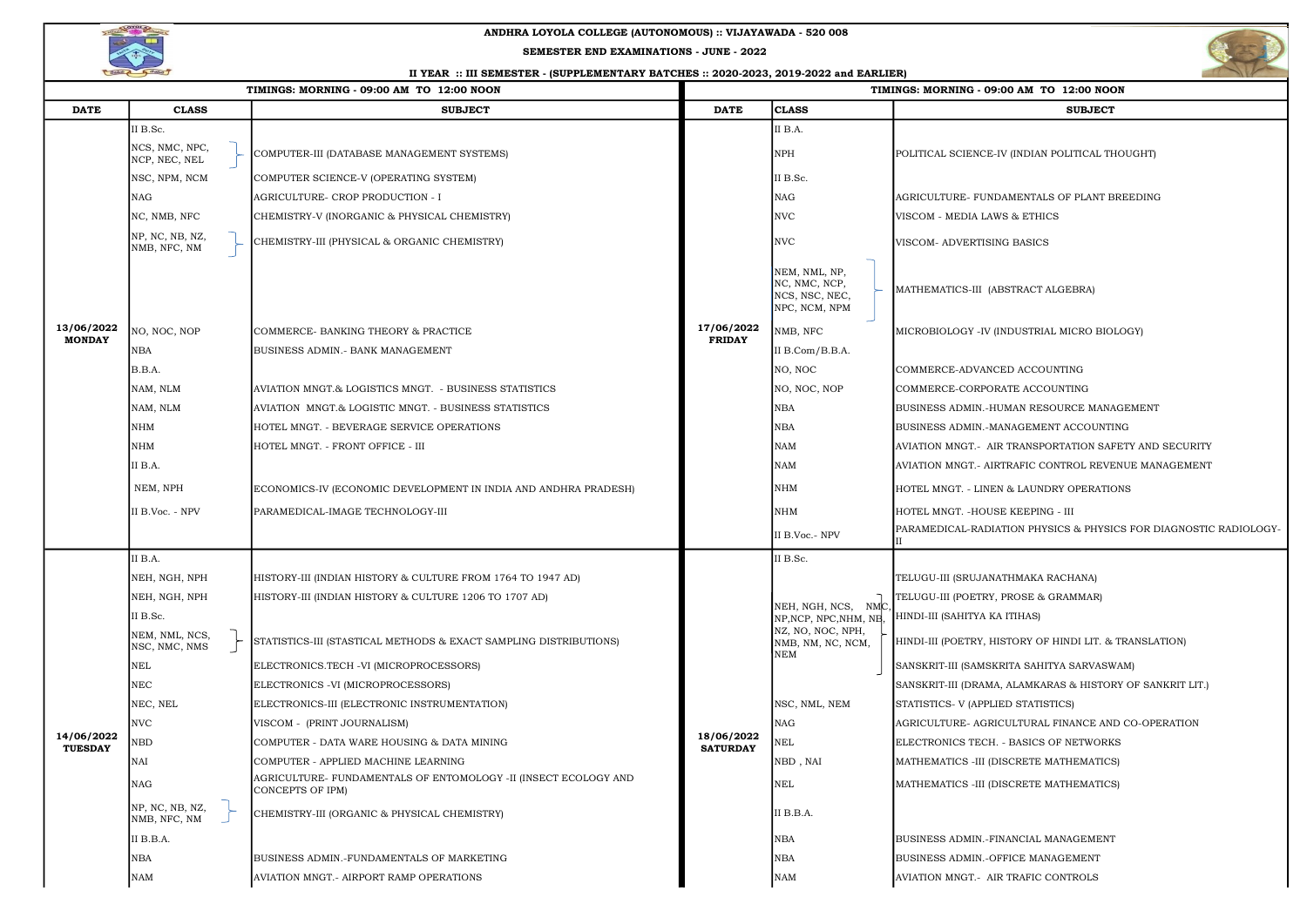SKILL COURSE- ENVIRONMENTAL EDUCATION CH, NGH, NVC, NOC, NB, NZ, NHM, NCS, NMC, NCP, NPC, NEC, NEL, NO, NAG)

|            |                               | NLM                                                                                    | LOGISTICS MNGT.-FORECASTING & INVENTORY MANAGEMENT                                                                                                                                                                                    |                                                             | II B.M.S. - NCE                                                                   | E-COMMERCE OPERATION - MIS FOR E-COM                                                                                                     |
|------------|-------------------------------|----------------------------------------------------------------------------------------|---------------------------------------------------------------------------------------------------------------------------------------------------------------------------------------------------------------------------------------|-------------------------------------------------------------|-----------------------------------------------------------------------------------|------------------------------------------------------------------------------------------------------------------------------------------|
|            |                               | II B.M.S. - NCE                                                                        | E-COMMERCE OPERATION - TRANSPORTATION FOR<br>E-COMMERCE                                                                                                                                                                               |                                                             | II B.Voc.-NPV                                                                     | PARAMEDICAL-RADIOLOGY DIAGNOSTIC EQU                                                                                                     |
|            |                               | II B.A.<br>NEH, NGH, NPH<br>NEH, NGH, NPH                                              | POLITICS-III (INDIAN GOVERNMENT & POLITICS)<br>POLITICS-III (COMPARITIVE GOVERNMENT & POLITICS)                                                                                                                                       | 20/06/2022<br><b>MONDAY</b><br>21/06/2022<br><b>TUESDAY</b> | II B.A., II B.Sc.<br>II B.Com., II B.B.A.<br>II B.Voc.                            | GENERAL ENGLISH-III (ENGLISH FOR EMPOV                                                                                                   |
|            |                               | II B.Sc.<br>NML, NEM, NSC, NC,                                                         | MATHEMATICS-V (LINEAR ALGEBRA)                                                                                                                                                                                                        |                                                             | II B.Voc.- NPV<br>II B.Sc.                                                        | PARAMEDICAL-INTRODUCTION OF MEDICAL                                                                                                      |
|            |                               | NPM, NCM<br>NEM, NML, NP, NC,<br>NMC, NCP, NCS, NSC,<br>NEC, NPC, NCM, NM,<br>NPM, NMS | MATHEMATICS-III (REAL ANALYSIS)                                                                                                                                                                                                       |                                                             | NSC, NPM, NCM                                                                     | COMPUTER SCIENCE-IV (OBJECT ORIENTED                                                                                                     |
|            |                               | NB, NZ<br>NB, NZ                                                                       | BOTANY-III (ANATOMY & EMBRYOLOGY OF ANGIOSPERMS, PLANT ECOLOGY &<br><b>BIODIVERSITY</b> )<br>BOTANY-III (PLANT TAXONOMY & EMBRYOLOGY)                                                                                                 |                                                             | NCP, NSC, NCS, NEC,<br>NMC, NPC, NEL, NCM,<br>NPM, NMS                            | COMPUTER SCIENCE-III (OBJECT ORIENTED                                                                                                    |
|            | 15/06/2022                    | $\rm NMB$                                                                              | BIOTECHNOLOGY-III (BIO ANALYTICAL TOOLS)                                                                                                                                                                                              |                                                             | NBD, NAI                                                                          | COMPUTER SCIENCE-VII (OBJECT ORIENTEI                                                                                                    |
|            | <b>WEDNESDAY</b>              | $_{\rm{NFC}}$<br>${\rm NFC}$                                                           | FOOD TECHNOLOGY-VI (TECHNOLOGY OF MILK & MILK PRODUCTS)<br>FOOD TECHNOLOGY-IV ( DAIRY TECHNOLOGY )                                                                                                                                    |                                                             | NBD, NAI<br>$\rm NAG$                                                             | COMPUTER SCIENCE-(OBJECT ORIENTED PR<br>AGRICULTURE- ECO-PHYSIOLOGY                                                                      |
|            |                               | <b>NVC</b><br><b>NVC</b><br><b>NAG</b><br>NBD, NAI                                     | VISCOM - TELEVISION PRODUCTION - I<br>VISCOM - BROADCAST COMMUNICATION<br>AGRICULTURE- FARM MACHINERY AND POWER<br>STATISTICS - PROBABILITY DISTRIBUTIONS                                                                             |                                                             | II B.A.<br>NEH, NEM, NPH<br>NEH, NEM, NPH<br>II B.Sc.                             | ECONOMICS-III (DEVELOPMENT ECONOMICS<br>ECONOMICS-III (MACRO ECONOMICS-I)                                                                |
|            |                               | II B.Com/B.B.A.<br>NO, NOC, NOP<br><b>NBA</b><br><b>NLM</b>                            | COMMERCE-BUSINESS STATISTICS<br>BUSINESS ADMIN.-BUSINESS RESEARCH<br>LOGISTICS MNGT.- SURFACE TRANSPORTATION                                                                                                                          |                                                             | ${\tt NBD}$<br>NAI<br><b>NVC</b><br><b>NVC</b>                                    | COMPUTER - VI (DATA STORAGE TECHNOLOO<br>$COMPUTER - V (ICT - 2)$<br>VISCOM - II (MEDIA & CULTURE)<br>VISCOM - IV (INTRODUCTION TO MAYA) |
|            |                               | <b>NHM</b>                                                                             | HOTEL MNGT. - INDIAN COOKING & MENU PLANNING                                                                                                                                                                                          |                                                             | NB, NZ                                                                            | ZOOLOGY-III (CELL BIOLOGY, GENETICS, MO                                                                                                  |
|            |                               | <b>NHM</b><br>II B.M.S. - NCE                                                          | HOTEL MNGT. - FOOD & BEVERAGE SERVICE - III<br>E-COMMERCE OPERATION - E-COMMERCE LOGISTICS OPERATIONS                                                                                                                                 |                                                             | NB, NZ<br>NMB, NFC                                                                | ZOOLOGY-III (CYTOLOGY, GENETICS & EVOL<br>MICROBIOLOGY-III (MEDICAL MICROBIOLOG                                                          |
|            |                               | II B.A.<br>NGH<br>II B.Sc.                                                             | ENGLISH LITERATURE-III (BRITISH LITERATURE)                                                                                                                                                                                           |                                                             | NMB, NFC<br><b>NAG</b><br>NML, NC, NCM, NPM                                       | MICROBIOLOGY-III (MICROBIAL GENETICS &<br>AGRICULTURE- PRODUCTION TECHNOLOGY<br>PHYSICS-V (MODERN PHYSICS)                               |
|            |                               | <b>NFC</b><br>$_{\rm{NFC}}$<br>NML, NP, NC, NCP,                                       | FOOD TECH.-V (POST HARVEST TECHNOLOGY OF FIELD CROPS)<br>FOOD TECH.-III (POST HARVEST TECHNOLOGY OF FIELD CROPS)<br>PHYSICS-III (HEAT AND THERMODYNAMICS)                                                                             |                                                             | II B.B.A.<br>$\mathbf{N}\mathbf{H}\mathbf{M}$<br>$\mathbf{N}\mathbf{H}\mathbf{M}$ | HOTEL MNGT. - SPECIALIZED FRONT OFFICE<br>HOTEL MNGT. - FOOD PRODUCTION - III                                                            |
|            |                               | NPC, NCM, NPM<br>NML, NP, NC, NCP,<br>NPC, NCM, NM, NPM                                | PHYSICS-III (WAVE OPTICS)                                                                                                                                                                                                             |                                                             | NAM<br><b>NAM</b>                                                                 | AVIATION.MNGT.- AIRCRAFT MAINTANANCE I<br>AVIATION.MNGT.- AIRTRAFIC MAINTENANCE                                                          |
|            |                               | $\rm{NEC}$<br>NEL<br>NEL, NEC                                                          | ELECTRONICS - V (LED LIGHTING DESIGN FUNDATIONTALS & TESTING)<br>ELECTRONICS.TECH- V (LED LIGHTING DESIGN FUNDATIONTALS & TESTING)<br>ELECTRONICS-IV (LED LIGHTING DESIGN FUNDATIONTALS & TESTING)                                    |                                                             | <b>NLM</b><br>II B.M.S. - NCE                                                     | LOGISTICS MNGT.- FREIGHT FORWARDING (O<br>E-COMMERCE OPERATION - LAST MILE OPER<br>TIMINGS: MORNING - 09:00                              |
|            | 16/06/2022<br><b>THURSDAY</b> | $\rm NAG$                                                                              | AGRICULTURE- FUNDAMENTALS OF PLANT PATHOLOGY - II                                                                                                                                                                                     |                                                             | II B.SC.                                                                          | LIFE SKILL COURSE - PERSONALITY DEVELO<br>(NEL, NEC)                                                                                     |
|            |                               | <b>NPH</b>                                                                             | HISTORY -IV (HISTORY & CULTURE OF ANDHRA PRADESH FROM 1512 TO 1956 AD)                                                                                                                                                                |                                                             |                                                                                   | TIMINGS: MORNING - 09:00 A                                                                                                               |
| 23/06/2022 |                               | II B.Com/B.B.A.<br>NО                                                                  | COMMERCE-MARKETING                                                                                                                                                                                                                    | 22/06/2022<br><b>WEDNESDAY</b>                              | II B.SC - NAG                                                                     | AGRICULTURE- FUNDAMENTALS OF A                                                                                                           |
|            |                               | NO, NOP<br><b>NOC</b>                                                                  | COMMERCE-BUSINESS MANAGEMENT<br>COMMERCE- PROGRAMMING WITH C++                                                                                                                                                                        |                                                             |                                                                                   | TIMINGS: MORNING - 09:00                                                                                                                 |
|            |                               | NOC                                                                                    | COMMERCE-C LANGUAGE                                                                                                                                                                                                                   |                                                             | II B.SC. / B.COM                                                                  | LIFE SKILL COURSE-HEALTH & HYGIENE<br>(NO, NOC, NEH, NGH, NB, NZ)                                                                        |
|            |                               | NBA, NAM, NLM<br><b>NMB</b>                                                            | BUSINESS ADMIN.-ORGANIZATIONAL BEHAVIOUR<br>BIOTECHNOLOGY-IV (MOLECULAR BIOLOGY)                                                                                                                                                      |                                                             | II B.A. / B.Sc.                                                                   | LIFE SKILL COURSE- ANALYTICAL SKILLS<br>(NMC, NP, NCP, NPC, NEC, NCS)                                                                    |
|            |                               | II B.M.S. - NCE                                                                        | E-COMMERCE OPERATION - REVERSE LOGISTICS FOR<br><b>E-COMMERCE</b>                                                                                                                                                                     |                                                             | II B.B.A.                                                                         | LIFE SKILL COURSE-INDIAN CULTURE & SCII                                                                                                  |
|            |                               |                                                                                        | TIMINGS: MORNING - 09:00 AM TO 12:00 NOON                                                                                                                                                                                             |                                                             | II B.B.A.                                                                         | LIFE SKILL COURSE- ENTREPRENEURSHIP SI                                                                                                   |
|            |                               | II B.SC - NAG                                                                          | AGRICULTURE-ECONOMICS FOR RURAL DEVELOPMENT                                                                                                                                                                                           |                                                             | II B.A. / B.Sc. /<br>B.Com. / B.B.A                                               | TIMINGS: MORNING - 09:00                                                                                                                 |
|            |                               | II B.A. / B.Sc.                                                                        | TIMINGS: MORNING - 09:00 AM TO 10:30 AM<br>SKILL DEVELOPMENT COURSE- DISASTER MANAGEMENT (NEL, NEH, NGH, NPC, NCP,<br>NP)                                                                                                             | 24/06/2022                                                  |                                                                                   |                                                                                                                                          |
|            | <b>THURSDAY</b>               | II B.A. / B.Sc.<br>II B.SC.<br>II B.Com.                                               | SKILL DEVELOPMENT COURSE- FINANCIAL MARKETS (NCS, NMC)<br>SKILL DEVELOPMENT COURSE-POULTRY FARMING (NB/NZ)<br>SKILL DEVELOPMENT COURSE-INSURANCE PROMOTION (NO, NOC)<br>SKILL DEVELOPMENT COURSE-ADVERTISING & ONLINE MARKETING (NAM) | <b>FRIDAY</b>                                               |                                                                                   | LIFE SKILL COURSE- ENVIRON<br>(NCE, NAM, NP, NEH, NGH, NVC, NOC, NB, N2<br>NEL, NO, NA                                                   |
|            |                               | II B.B.A.<br>II B.B.A.                                                                 | SKILL DEVELOPMENT COURSE-RETAILING (NBA)                                                                                                                                                                                              |                                                             |                                                                                   |                                                                                                                                          |

ERATION - MIS FOR E-COMMERCE

DIOLOGY DIAGNOSTIC EQUIPMENT

I-III (ENGLISH FOR EMPOWERMENT-III)

RODUCTION OF MEDICAL MICROBIOLOGY-I

CE-IV (OBJECT ORIENTED PROGRAMMING USING JAVA)

CE-III (OBJECT ORIENTED PROGRAMMING USING JAVA)

CE-VII (OBJECT ORIENTED PROGRAMMING USING JAVA) CE-(OBJECT ORIENTED PROGRAMMING WITH JAVA)<br>:O-PHYSIOLOGY

ATA STORAGE TECHNOLOGIES & NETWORKS)

BIOLOGY, GENETICS, MOLECULAR BIOLOGY & EVOLUTION)

DLOGY, GENETICS & EVOLUTION) I (MEDICAL MICROBIOLOGY & IMMUNOLOGY) (MICROBIAL GENETICS & MOLECULAR BIOLOGY) ODUCTION TECHNOLOGY OF VEGETABLES AND SPICES

ECIALIZED FRONT OFFICE OD PRODUCTION - III AIRCRAFT MAINTANANCE MNGT.

FREIGHT FORWARDING (OCEAN & AIR CARGO) ERATION - LAST MILE OPERATIONS  $MINGS: MORMING - 09:00 AM TO 10:30 AM$ E - PERSONALITY DEVELOPMENT & LEADERSHIP

 $H$ INGS: MORNING - 09:00 AM TO 12:00 NOON

JRE- FUNDAMENTALS OF AGRICULTURAL EXTENSION

MINGS: MORNING - 09:00 AM TO 10:30 AM

E-INDIAN CULTURE & SCIENCE (NHM)

E- ENTREPRENEURSHIP SKILLS (NAM)

## $MINGS: MORMING - 09:00 AM TO 10:30 AM$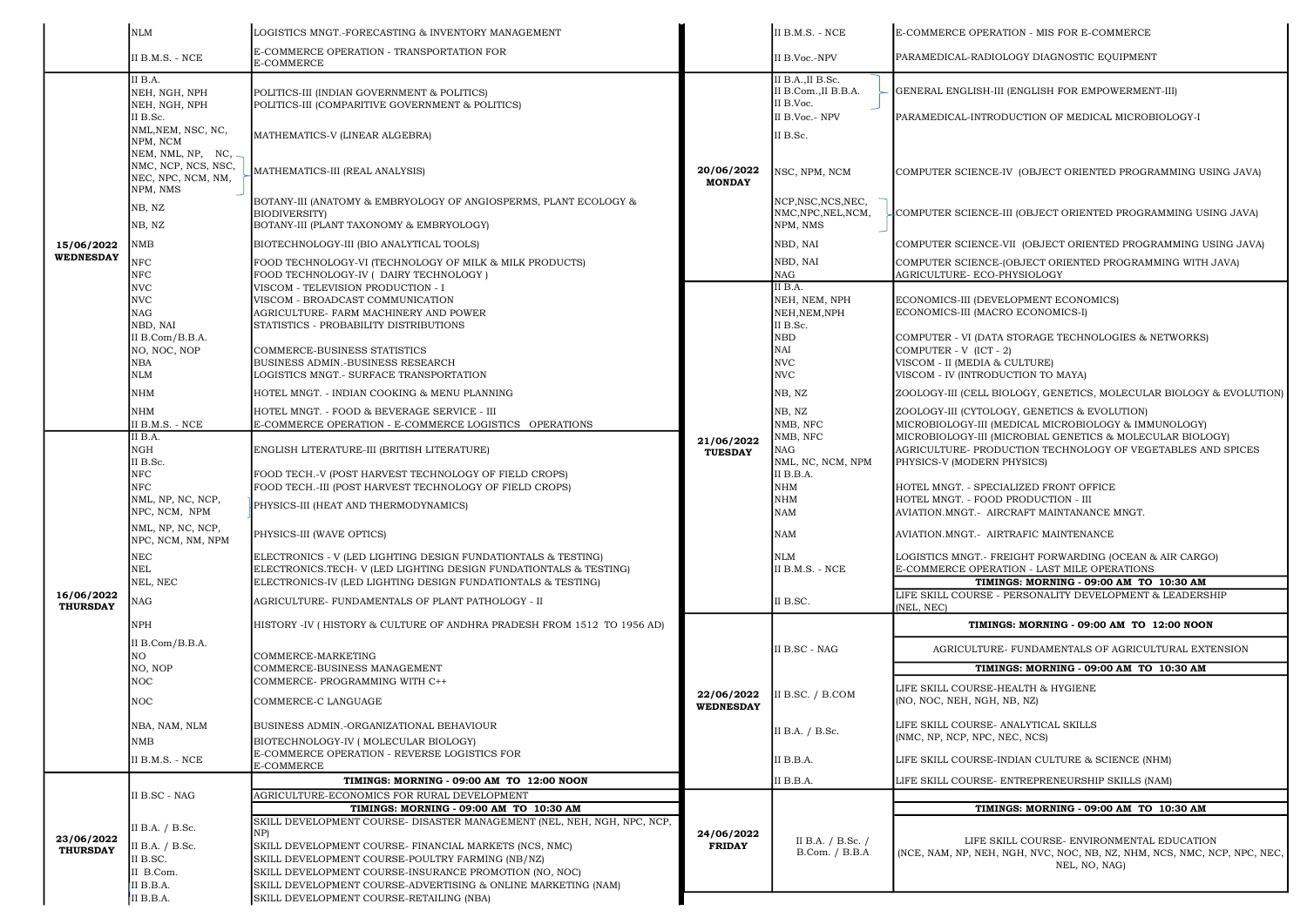DATE: 30.04.2022 CONTROLLER OF EXAMINATIONS PRINCIPAL